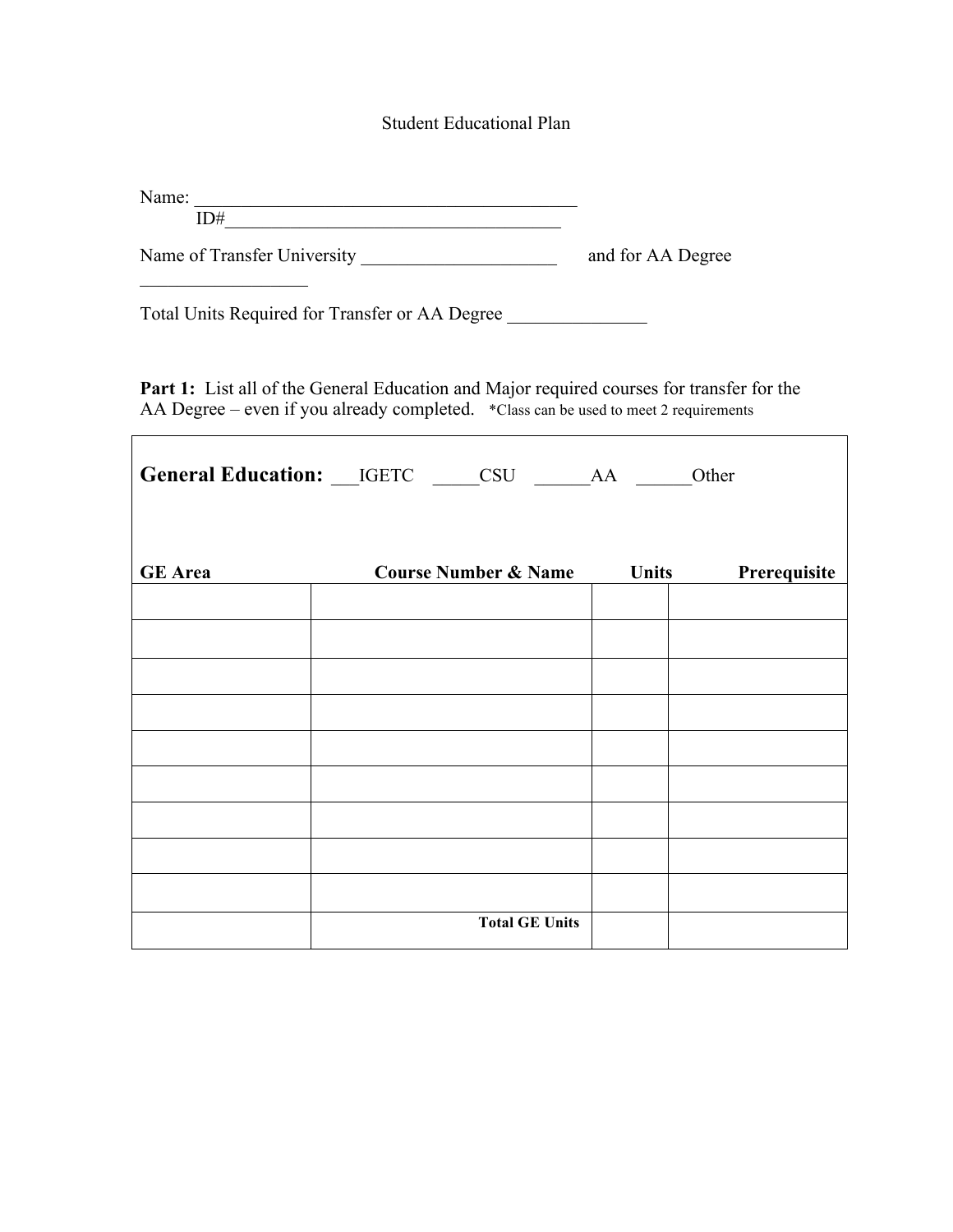| Major:<br><u> 1980 - Jan Barbara, manazarta da kasas da kasas da kasas da kasas da kasas da kasas da kasas da kasas da kasa</u> |       |              |
|---------------------------------------------------------------------------------------------------------------------------------|-------|--------------|
| <b>Course Number &amp; Name</b>                                                                                                 | Units | Prerequisite |
|                                                                                                                                 |       |              |
|                                                                                                                                 |       |              |
|                                                                                                                                 |       |              |
|                                                                                                                                 |       |              |
|                                                                                                                                 |       |              |
|                                                                                                                                 |       |              |
|                                                                                                                                 |       |              |
| <b>Total Major</b>                                                                                                              |       |              |
| <b>Units</b><br><b>Total GE</b>                                                                                                 |       |              |
| <b>Units</b>                                                                                                                    |       |              |
| <b>Elective</b><br>Units                                                                                                        |       |              |
| <b>TOTAL</b>                                                                                                                    |       |              |

## **Part II: Prerequisite Courses**

Write your placement score or highest class completed with a C or better for:

| Math                                   |              | English      |              |                      |  |  |
|----------------------------------------|--------------|--------------|--------------|----------------------|--|--|
| Prerequisites Courses Sequence Needed: |              |              |              |                      |  |  |
|                                        | Prerequisite | Prerequisite | Prerequisite | <b>TARGET Course</b> |  |  |
| English                                |              |              |              |                      |  |  |
| Math                                   |              |              |              |                      |  |  |
| Other                                  |              |              |              |                      |  |  |